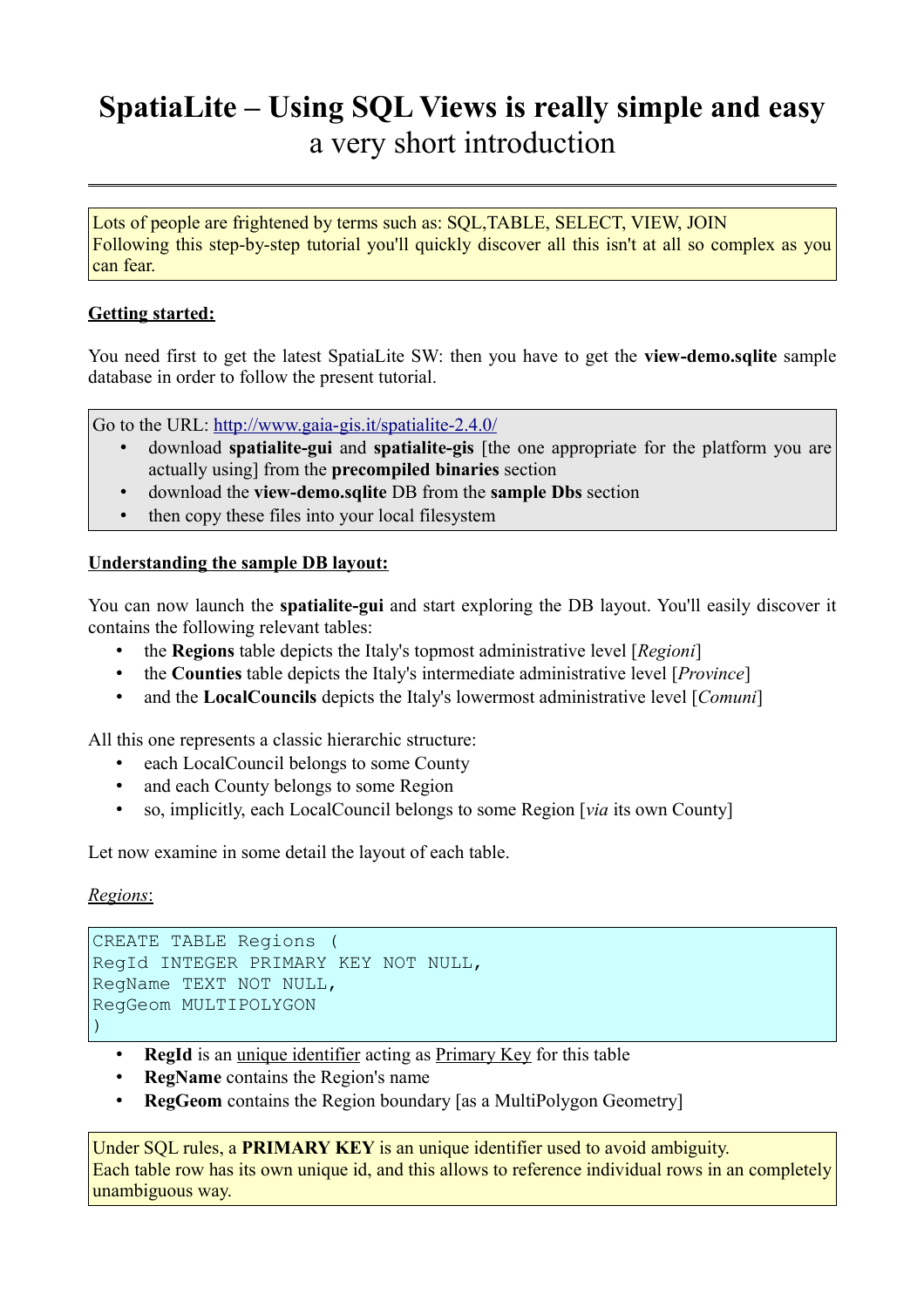*Counties* :

```
CREATE TABLE Counties (
CntyId INTEGER PRIMARY KEY NOT NULL,
CntyName TEXT NOT NULL,
PlateCode TEXT NOT NULL,
RegId INTEGER NOT NULL, 
CntyGeom MULTIPOLYGON,
CONSTRAINT fk cnty reg FOREIGN KEY (RegId)
   REFERENCES Regions (RegId)
```
)

- **CntyId** is an unique identifier acting as Primary Key for this table
- **CntyName** contains the County's name
- **PlateCode** contains a two-chars code [used for car plates, under the Italian law]
- **RegId** contains the unique id identifying the Region to which a County belongs: please note, this column is declared as a Foreign Key.
- **CntyGeom** contains the County boundary [as a MultiPolygon Geometry]

Under SQL rules, a **FOREIGN KEY** [*aka* export key] is used to reference other tables *via* their unique identifier [i.e. a Foreign Key must match exactly some corresponding Primary Key into the referenced table]

Such cross-table correspondence is generally known as a **JOIN**

Usually, the table holding the Primary Key is known as the mother table, and the table holding the Foreign Key is known as the doughter table.

The following relations may exist:

- **one-to-one**: each mother-side row may correspond to a single daughter-side row
- **one-to-many**: each mother-side row may correspond to many daughter-side rows

Quite obviously, the County-Region relation is of the type one-to-many, because a single Region contains several Counties.

 *LocalCouncils* :

```
CREATE TABLE LocalCouncils (
LcId INTEGER PRIMARY KEY NOT NULL,
LcName TEXT NOT NULL,
CntyId INTEGER NOT NULL, 
LcGeom MULTIPOLYGON,
CONSTRAINT fk_lc_county FOREIGN KEY (CntyId) 
  REFERENCES Counties (CntyId)
)
```
- LeId is an unique identifier acting as Primary Key for this table
- **LcName** contains the Local Council's name
- **CntyId** contains the unique id identifying the County to which a Local Council belongs: please note, this column is declared as a Foreign Key.
- LcGeom contains the Local Council boundary [as a MultiPolygon Geometry]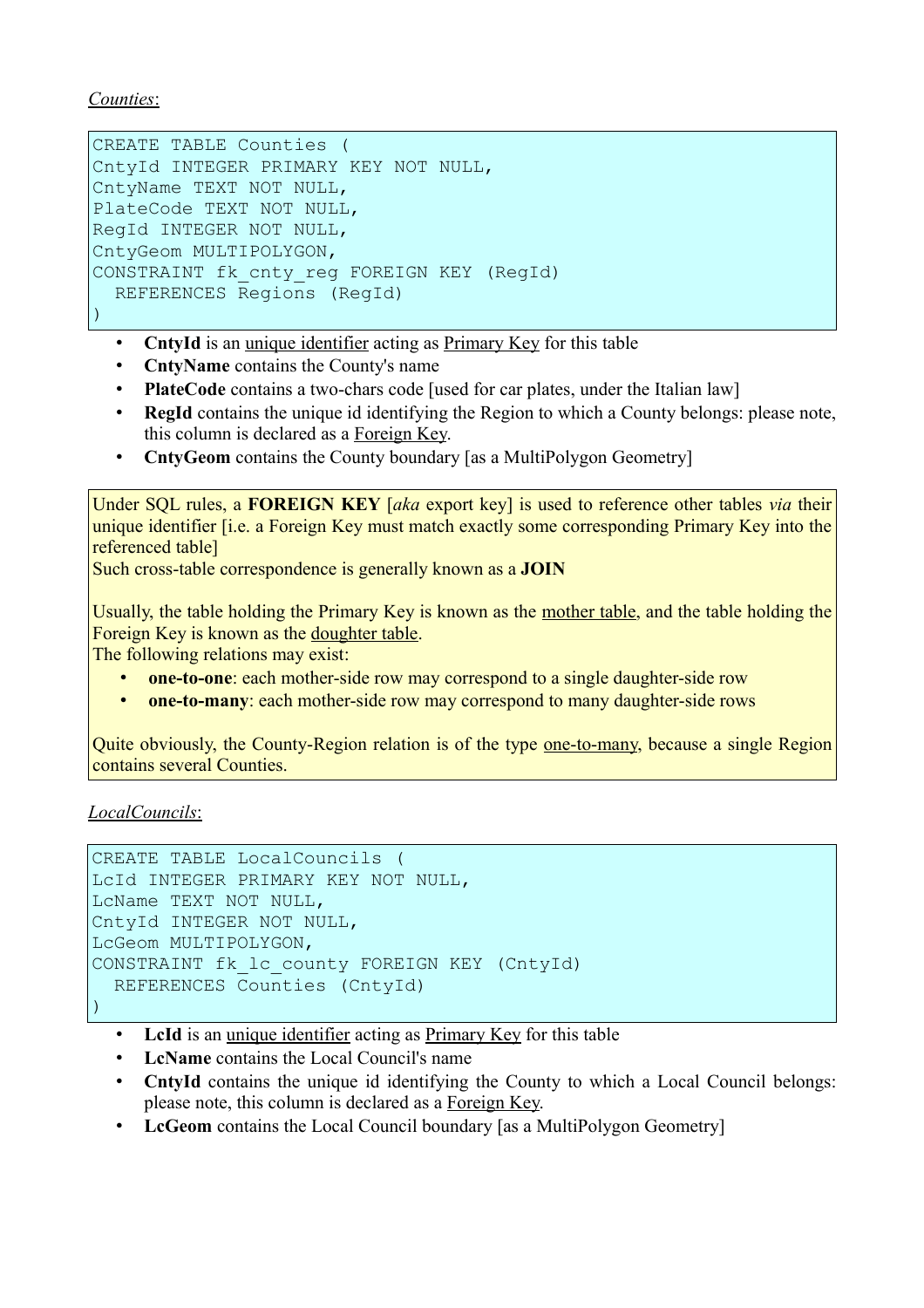

This simple diagram may help you to understand the Primary Key / Foreign Key relations we are going to use in the next steps of this tutorial.

**Disclaimer:** the above materials [*Regions*, *Counties* and *LocalCouncils*] simply represents a slightly modified version of the original data provided by **ISTAT** [the Italy's Statistic Authority] You can download the original materials directly from:<http://www.istat.it/ambiente/cartografia/>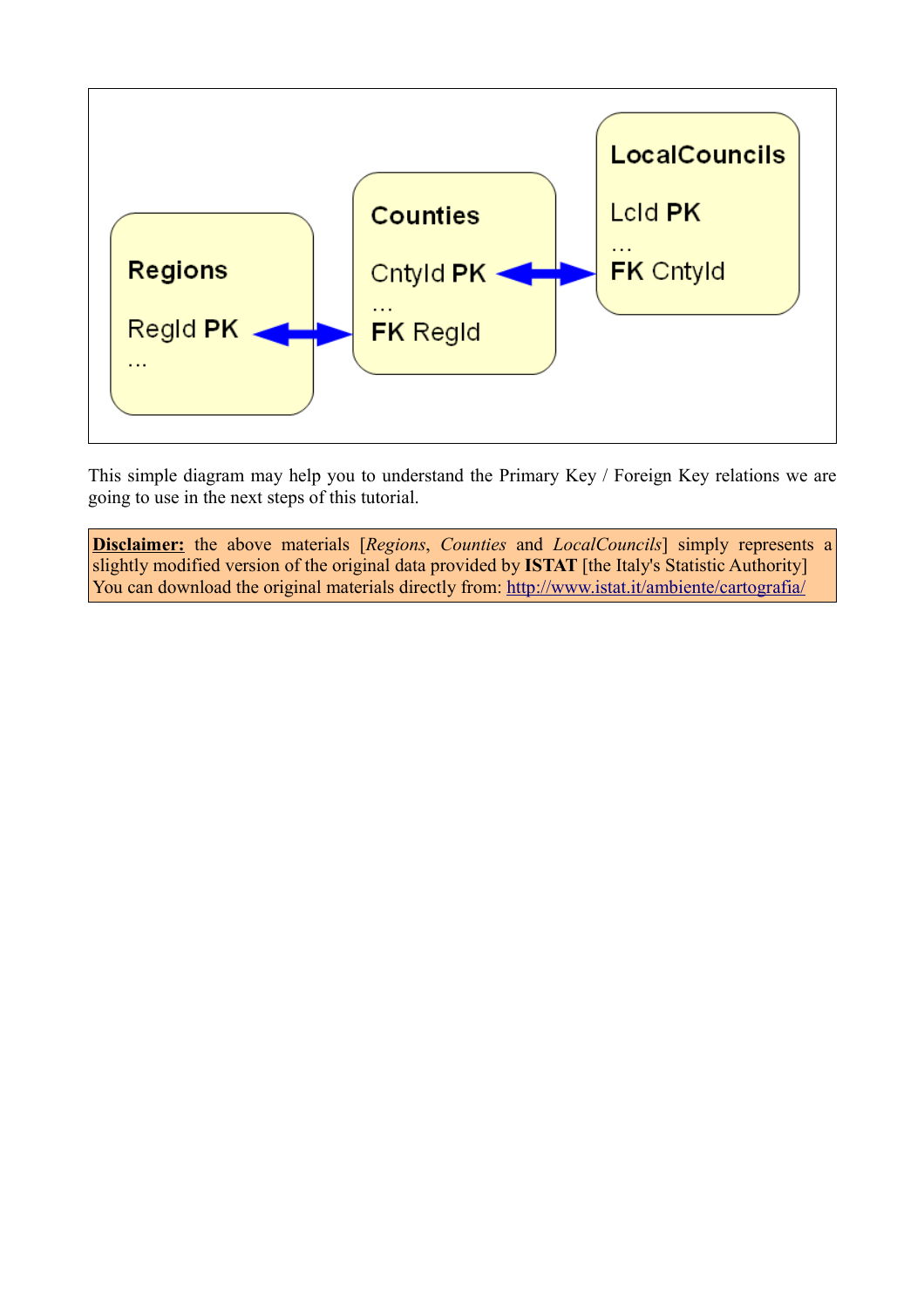# **Problem #1:**

Suppose you wish to get a table showing the following columns for each County:

- the County unique Id: *CntyId*
- the County's name: *CntyName*
- the County's car plate code: *PlateCode*
- the Region unique Id: *RegId*
- and the Region's name to which the County belongs: *RegName*

This is a not-so-trivial task, because we are required to perform a relational JOIN operation between the Counties and the Regions tables in order to collect any interesting column.

Step #1.1:

| <b>Query / View Composer</b>                                                                                                                                                                                                    |                     |                                                       |  |  |
|---------------------------------------------------------------------------------------------------------------------------------------------------------------------------------------------------------------------------------|---------------------|-------------------------------------------------------|--|--|
| <b>SQL statement</b>                                                                                                                                                                                                            |                     |                                                       |  |  |
| SELECT "a". "CntyId" AS "CntyId", "a". "CntyName" AS "CntyName",<br>"a". "PlateCode" AS "PlateCode", "b". "RegId" AS "RegId",<br>"b". "RegName" AS "RegName"<br>FROM "Counties" AS "a"<br>JOIN "Regions" AS "b" USING ("RegId") |                     |                                                       |  |  |
| Main<br>Filter<br>Order<br><b>View</b>                                                                                                                                                                                          |                     |                                                       |  |  |
| Main Table                                                                                                                                                                                                                      | Table #2            | Join match #1<br>Main Table column<br>Table #2 column |  |  |
| v<br>Counties                                                                                                                                                                                                                   | $\nabla$ Enable     | RegId<br>v                                            |  |  |
| Alias: a                                                                                                                                                                                                                        | Regions<br>v        | RegId<br>v                                            |  |  |
| <b>ROWID</b>                                                                                                                                                                                                                    | Alias: b            | Join match #2                                         |  |  |
| CntyId<br>CntyName                                                                                                                                                                                                              | <b>ROWID</b>        | $\Box$ Enable                                         |  |  |
| PlateCode                                                                                                                                                                                                                       | RegId<br>RegName    | Main Table column<br>Table #2 column                  |  |  |
| RegId<br>CntyGeom                                                                                                                                                                                                               | RegGeom             | $\mathcal{A}$                                         |  |  |
|                                                                                                                                                                                                                                 |                     | Join match #3                                         |  |  |
|                                                                                                                                                                                                                                 | Join mode           | $\Box$ Enable                                         |  |  |
|                                                                                                                                                                                                                                 | ⊙ [Inner] Join      | Main Table column<br>Table #2 column                  |  |  |
|                                                                                                                                                                                                                                 | C Left [Outer] Join | $\mathcal{A}$                                         |  |  |
|                                                                                                                                                                                                                                 |                     |                                                       |  |  |
| Cancel<br>0k                                                                                                                                                                                                                    |                     |                                                       |  |  |

- we'll use the **Query / View Composer** tool implemented in the latest **spatialite-gui**
	- first we'll select the **Counties** table

■ declaring we are interested to get the **CntyId**, **CntyName** and **PlateCode** columns

- and then we'll select the **Regions** table
	- declaring we intend to get the **RegId** and **RegName** columns
- we'll require a plain **JOIN** [don't bother ... we'll see later what a Left Join means]
- and finally we'll select the **RegId** column on both tables to establish the required match cryteria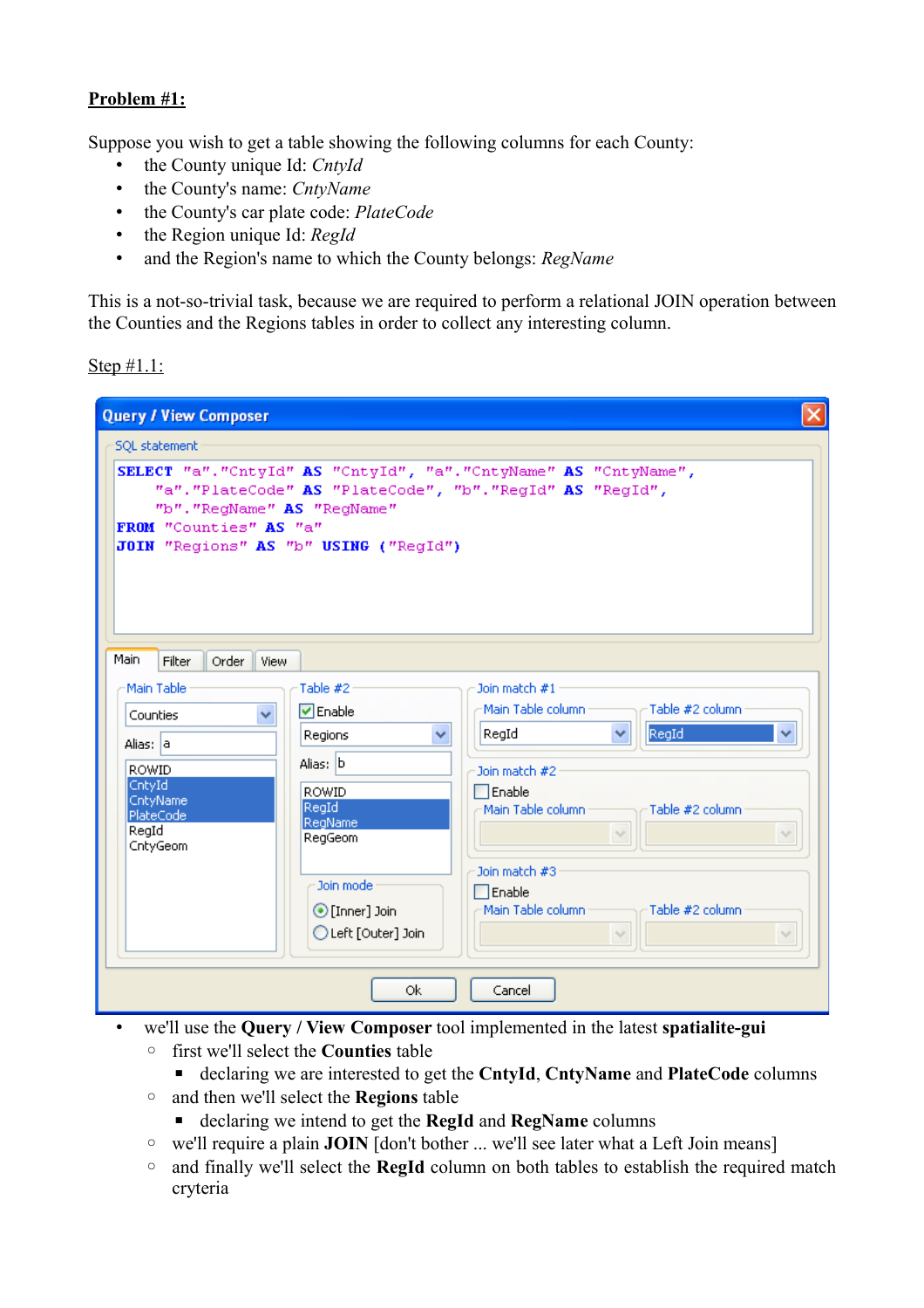| <b>Query / View Composer</b>                                                                                                                                                                                                                                                                  |  |  |
|-----------------------------------------------------------------------------------------------------------------------------------------------------------------------------------------------------------------------------------------------------------------------------------------------|--|--|
| <b>SQL</b> statement<br>SELECT "a". "CntyId" AS "CntyId", "a". "CntyName" AS "CntyName",<br>"a". "PlateCode" AS "PlateCode", "b". "RegId" AS "RegId",<br>"b". "RegName" AS "RegName"<br>FROM "Counties" AS "a"<br>JOIN "Regions" AS "b" USING ("RegId")                                       |  |  |
| View<br>Main<br>Filter<br>Order<br>Create View options<br>View type<br>Geometry Column<br>⊙ No View [execute SELECT query]<br>Main table geometries<br>Create View [ordinary SQL view]<br>$\bigcirc$ Table #2 geometries<br>◯ Create Spatial View [could be used as a GIS Layer]<br>View name |  |  |
| 0k<br>Cancel                                                                                                                                                                                                                                                                                  |  |  |

- as you can notice, the Composer tool will write for you the (quite exoteric and unfamiliar) SQL statement, following your directives step by step, as soon as you enter them.
- Once you have completed the SQL statement, you can go to the View tab and require some action to be actually performed
	- please, go slowly: at first, you'll simply require to **execute** the **SELECT query**
	- and then confirm your settings by pressing the **OK** button
	- as you can easily test, this query produces exactly the required result set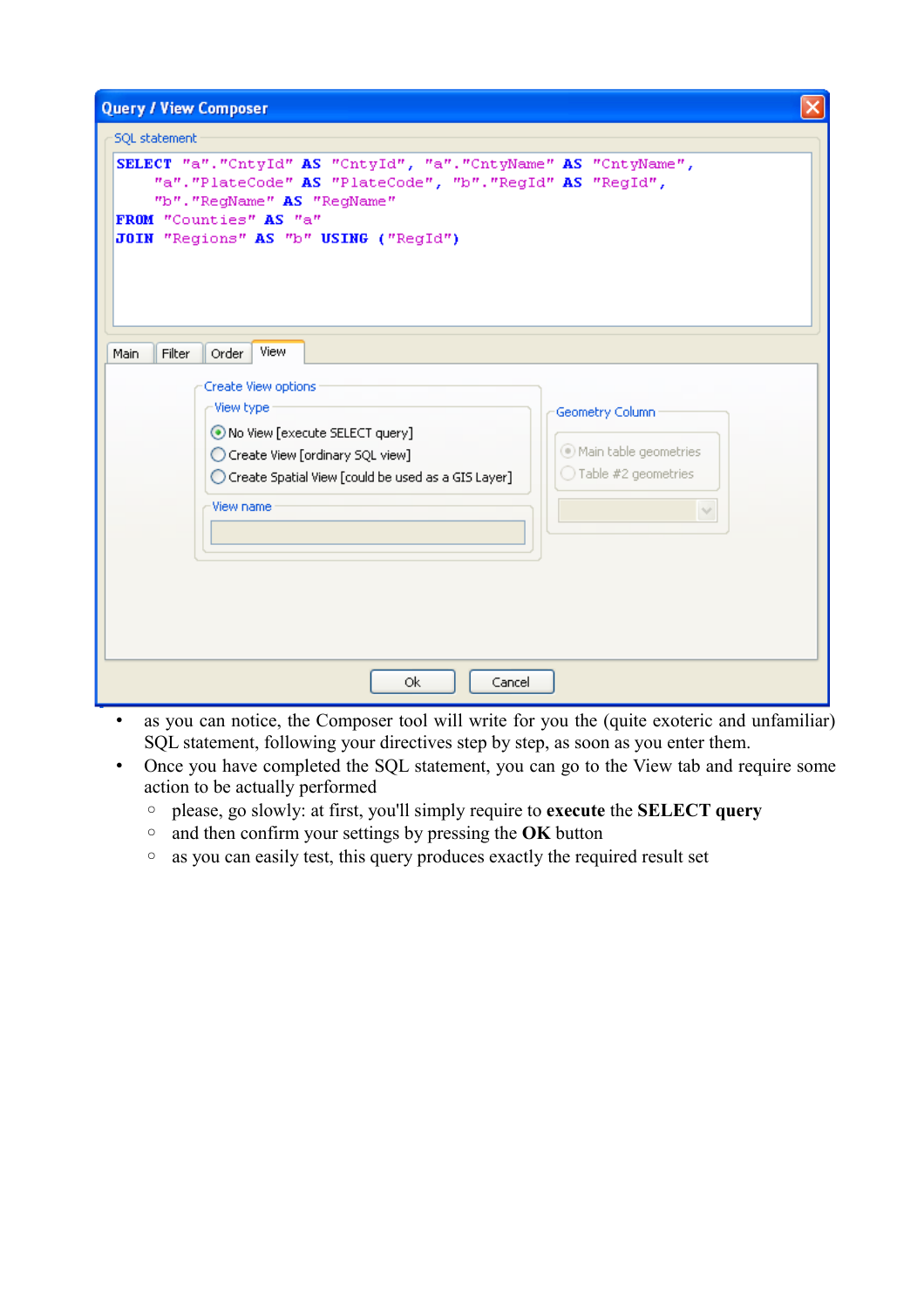Step #1.2:

| <b>Query / View Composer</b>                                                                                                                                                                                                                                                                                               |
|----------------------------------------------------------------------------------------------------------------------------------------------------------------------------------------------------------------------------------------------------------------------------------------------------------------------------|
| <b>SQL statement</b><br><b>CREATE VIEW "ViewCnty" AS</b><br>SELECT "a". "CntyId" AS "CntyId", "a". "CntyName" AS "CntyName",<br>"a". "PlateCode" AS "PlateCode", "b". "RegId" AS "RegId",<br>"b". "RegName" AS "RegName"<br>FROM "Counties" AS "a"<br>JOIN "Regions" AS "b" USING ("RegId")                                |
| <b>View</b><br>Filter<br>Order<br>Main<br>Create View options<br>View type<br>Geometry Column<br>◯ No View [execute SELECT query]<br>Main table geometries<br>Create View [ordinary SQL view]<br>$\bigcirc$ Table #2 geometries<br>C Create Spatial View [could be used as a GIS Layer]<br>View name<br>$\sim$<br>ViewCnty |
| 0k<br>Cancel                                                                                                                                                                                                                                                                                                               |

- repeat the above step: go to the **Main** tab and introduce the same identical settings as above
- but now you'll require [in the **View** tab] to **create** a **View** named **ViewCnty**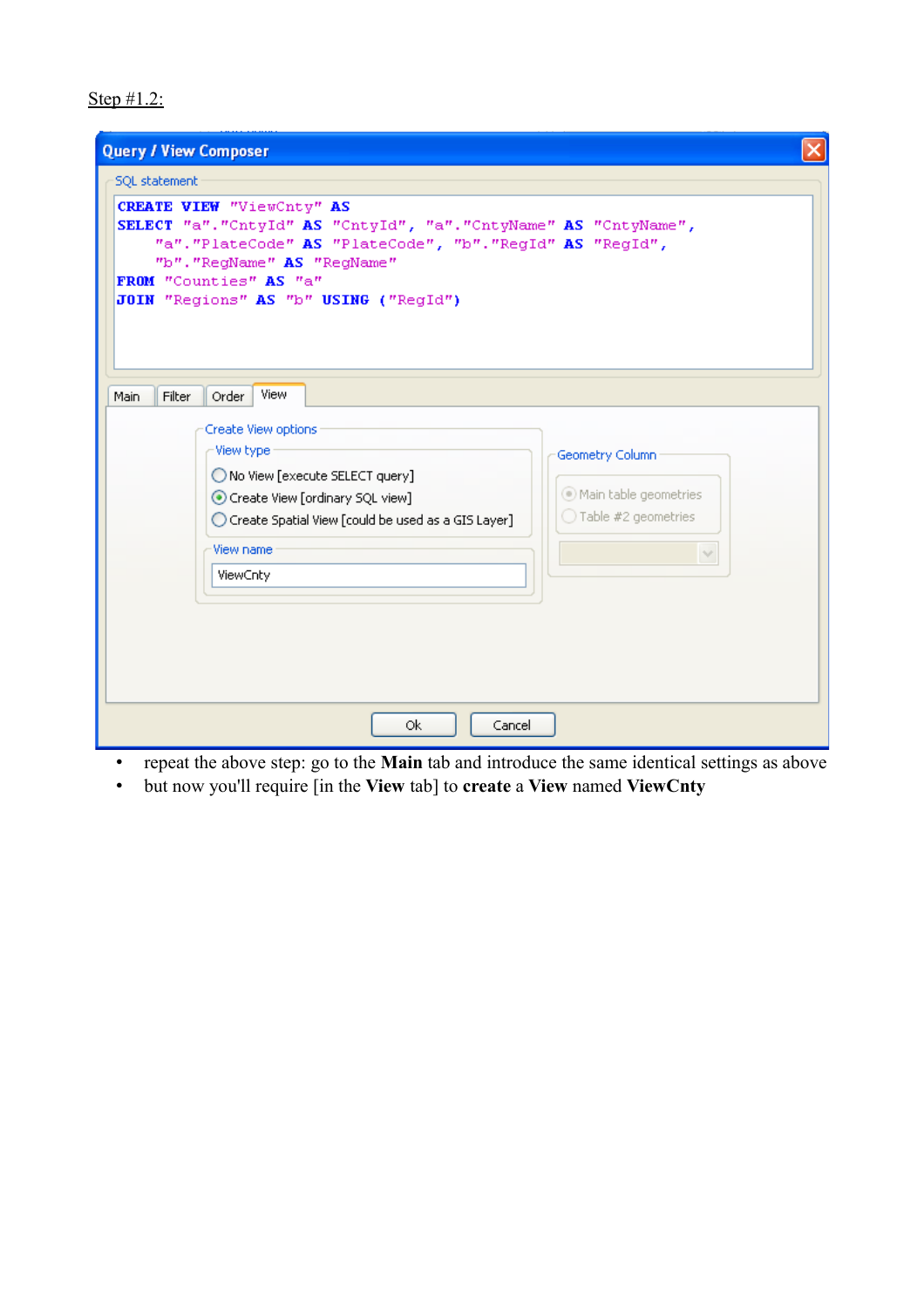| spatialite-gui<br>[a GUI tool for SQLite/SpatiaLite]                                                                                                                                                                                                                                                               |   |  |  |  |
|--------------------------------------------------------------------------------------------------------------------------------------------------------------------------------------------------------------------------------------------------------------------------------------------------------------------|---|--|--|--|
| Files                                                                                                                                                                                                                                                                                                              |   |  |  |  |
| - 24<br>$^{\circ}$<br>O<br>$\mathbf{A}$<br>⊕<br>囹                                                                                                                                                                                                                                                                  |   |  |  |  |
| C:\sviluppo\proj-epsg\view-demo.sq<br>SELECT CntyName, RegName<br>Counties<br>O<br>FROM ViewCnty<br>EventTypes<br>畐<br>⊞<br><b>WHERE</b> RegName IN<br>Events<br>扉<br>Ð<br>('Umbria', 'Lazio', 'Molise')<br><b>tocalCouncils</b><br>国<br><b>ORDER BY</b> CntyName<br>0<br>Б.<br>Ė<br>Regions<br>崛<br>ViewCnty<br>Ė | ⋑ |  |  |  |
| geom_cols_ref_sys<br>Ò<br>顧<br>geometry_columns<br>ė.<br><b>CntyName</b><br>RegName<br>geometry_columns_auth<br>偏<br>$\boxdot$                                                                                                                                                                                     |   |  |  |  |
| dx_LocalCouncils_LcGeom<br>Ė<br>1 Campobasso<br>Molise<br>idx_LocalCouncils_LcGeom_node<br>Ō<br>·匾<br>2 Frosinone<br>Lazio                                                                                                                                                                                         |   |  |  |  |
| 由 Times idx_LocalCouncils_LcGeom_pare<br>Molise<br>3 Isernia<br>idx_LocalCouncils_LcGeom_rowic<br>慵<br>Ė                                                                                                                                                                                                           |   |  |  |  |
| 4 Latina<br>Lazio<br>偏<br>spatial_ref_sys<br>o.                                                                                                                                                                                                                                                                    |   |  |  |  |
| sqlite_stat1<br>-匾<br>o.<br>Umbria<br>5 Perugia                                                                                                                                                                                                                                                                    |   |  |  |  |
| 由 -- Fig. views_geometry_columns<br>6 Rieti<br>Lazio<br>virts_geometry_columns<br>由…   再                                                                                                                                                                                                                           |   |  |  |  |
| 7 Roma<br>Lazio                                                                                                                                                                                                                                                                                                    |   |  |  |  |
| Umbria<br>8 Terni                                                                                                                                                                                                                                                                                                  |   |  |  |  |
| a Witerbo<br>Lazio                                                                                                                                                                                                                                                                                                 |   |  |  |  |
| 8<br>current block: 1 / 9 [9 rows]<br><b>TITL</b>                                                                                                                                                                                                                                                                  |   |  |  |  |
| Current SQLite DB: C:\sviluppo\proj-epsg\view-demo.sqlite                                                                                                                                                                                                                                                          |   |  |  |  |

- as you can easily check, now the *ViewCnty* view figures as a DB permanent object
- and you can query this view exactly as if it was a plain, ordinary table.
- nevertherless, some important difference exists between tables and views:
	- a view is always a **read-only** object in SQLite, i.e.:
		- you can perform any SELECT op on a view
		- but you are never allowed to perform INSERT, UPDATE or DELETE ops on a view.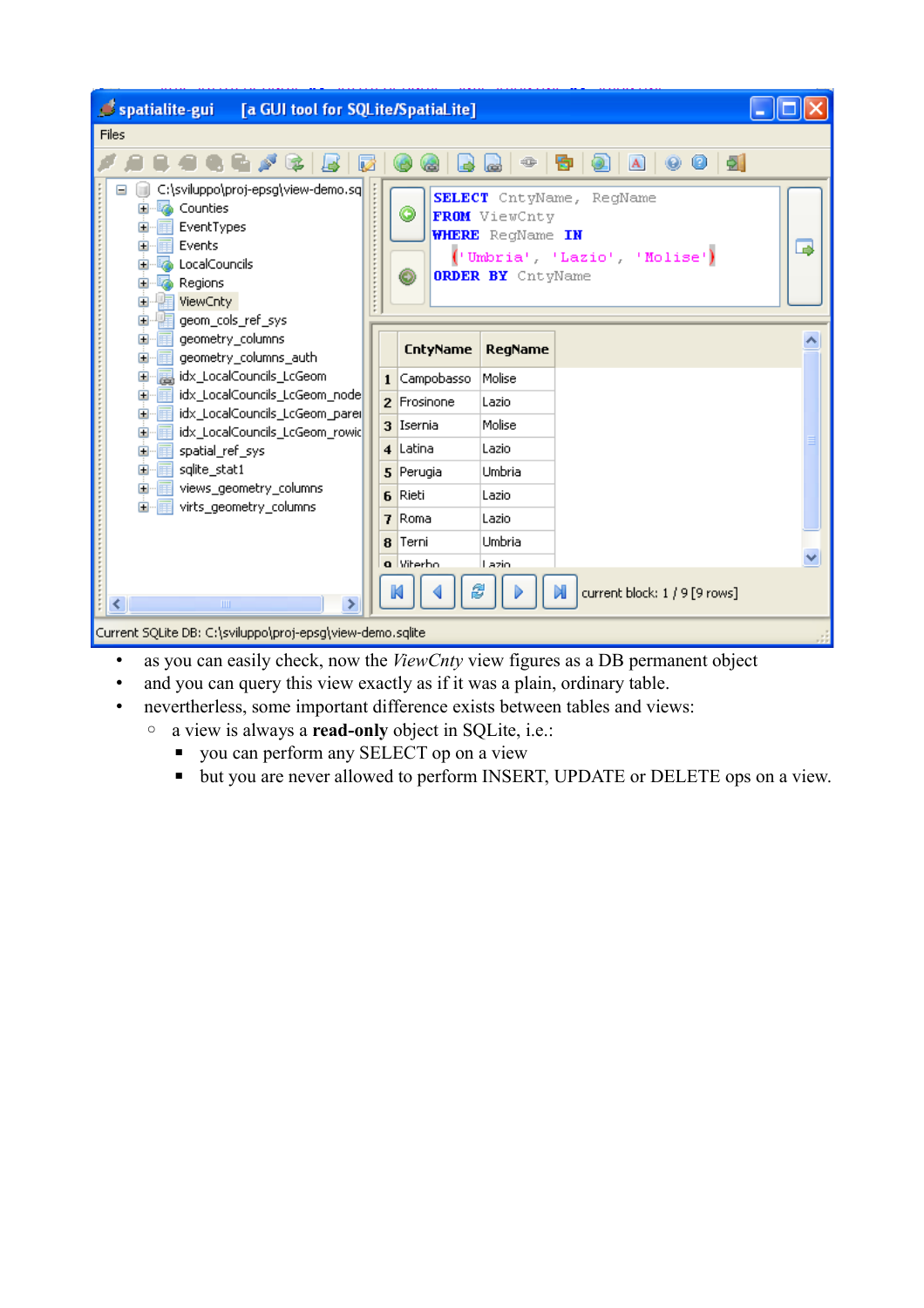## **Problem #2:**

Suppose you wish now to get a table showing the following columns for each Local Council:

- the Local Council unique Id: *LcId*
- the Local Council's name: *LcName*
- the County unique Id: *CntyId*
- the County's name to which the Local Council belongs: *CntyName*
- the County's car plate code: *PlateCode*
- the Region unique Id: *RegId*
- the Region's name to which the Local Council belongs: *RegName*
- and suppose as well you wish to use all this as a GIS layer: so you have to include as well the *LcGeom* Geometry as well, in order to implement this option.

You have to JOIN three tables now: **LocalCouncils**, **Counties** and **Regions**: and this is a quite complex task.

But you've just defined the **ViewCnty** view: and this one resolves by itself the task of JOINing together the Counties and Regions tables.

So you can simply JOIN the **LocalCouncils** table and the **ViewCnty** view, in order to solve in the simplest and painless way this problem.

Step #2.1:

| <b>Query / View Composer</b>                                                                                                                                                                                                                                                                |  |  |  |  |
|---------------------------------------------------------------------------------------------------------------------------------------------------------------------------------------------------------------------------------------------------------------------------------------------|--|--|--|--|
| <b>SQL statement</b>                                                                                                                                                                                                                                                                        |  |  |  |  |
| SELECT "a". "LeId" AS "LeId", "a". "LeName" AS "LeName",<br>"b". "CntyId" AS "CntyId", "b". "CntyName" AS "CntyName",<br>"b". "PlateCode" AS "PlateCode", "b". "RegId" AS "RegId",<br>"b". "RegName" AS "RegName"<br>FROM "LocalCouncils" AS "a"<br>JOIN "ViewCnty" AS "b" USING ("CntyId") |  |  |  |  |
| Main<br>Filter<br>Order<br>View                                                                                                                                                                                                                                                             |  |  |  |  |
| Main Table<br>Table #2<br>Join match #1                                                                                                                                                                                                                                                     |  |  |  |  |
| Main Table column :<br>Table #2 column<br>$\triangledown$ Enable<br>v<br>LocalCouncils                                                                                                                                                                                                      |  |  |  |  |
| CntyId<br>CntyId<br>ViewCnty<br>v.<br>٧<br>Alias: a                                                                                                                                                                                                                                         |  |  |  |  |
| Alias: b<br>ROWID<br>Join match #2                                                                                                                                                                                                                                                          |  |  |  |  |
| lLcId.<br>$\Box$ Enable<br><b>ROWID</b><br><b>ILcName</b><br>CntyId                                                                                                                                                                                                                         |  |  |  |  |
| Main Table column:<br>Table #2 column<br>CntyId<br>CntyName<br>≣<br>LcGeom                                                                                                                                                                                                                  |  |  |  |  |
| $\sim$<br>PlateCode<br>RegId                                                                                                                                                                                                                                                                |  |  |  |  |
| Ÿ<br><b>ReaName</b><br>Join match #3                                                                                                                                                                                                                                                        |  |  |  |  |
| Join mode<br>$\Box$ Enable                                                                                                                                                                                                                                                                  |  |  |  |  |
| Main Table column:<br>Table #2 column<br>⊙ [Inner] Join                                                                                                                                                                                                                                     |  |  |  |  |
| ◯ Left [Outer] Join                                                                                                                                                                                                                                                                         |  |  |  |  |
| 0k<br>Cancel                                                                                                                                                                                                                                                                                |  |  |  |  |
|                                                                                                                                                                                                                                                                                             |  |  |  |  |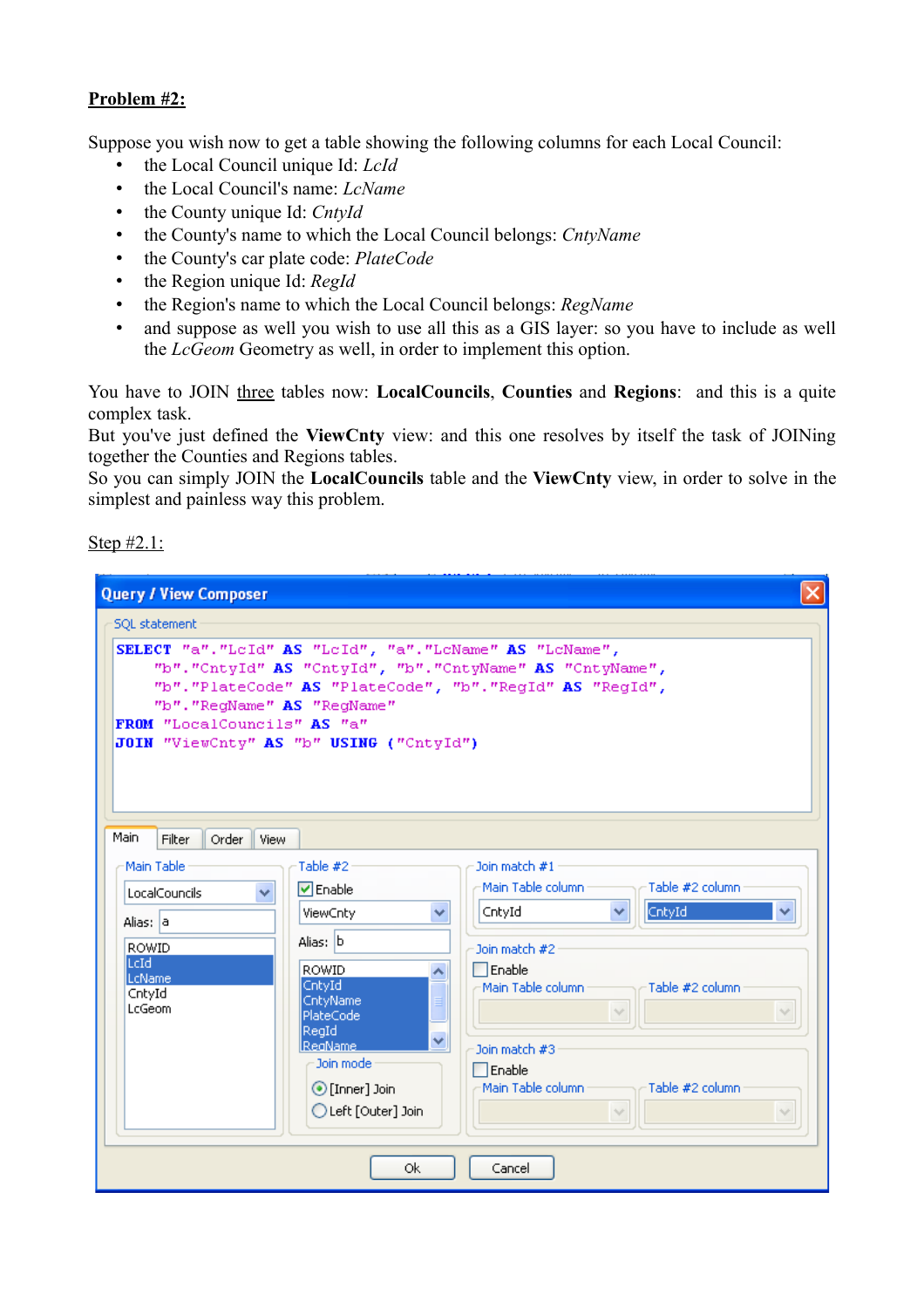- we'll use again the **Query / View Composer** tool implemented in the latest **spatialite-gui**
	- first we'll select the **LocalCouncils** table
		- declaring we are interested to get the **LcId** and **LcName** columns
	- and then we'll select the **ViewCnty** table
		- declaring we intend to get the **CntyId**, **CntyName, PlateCode, RegId** and **RegName** columns
	- we'll require a plain **JOIN**
	- and finally we'll select the **CntyId** column on both tables to establish the required match cryteria

 $\mathbf{x}$ 

## **Query / View Composer**

| <b>SQL</b> statement                                                                                                                                                                                                                                                                                                                                                                            |                                                                                           |  |  |
|-------------------------------------------------------------------------------------------------------------------------------------------------------------------------------------------------------------------------------------------------------------------------------------------------------------------------------------------------------------------------------------------------|-------------------------------------------------------------------------------------------|--|--|
| <b>CREATE VIEW</b> "LocalCouncilsView" AS<br>SELECT "a". "ROWID" AS "ROWID", "a". "LeId" AS "LeId",<br>"a". "LoName" AS "LoName", "a". "LoGeom" AS "LoGeom",<br>"b". "CntyId" AS "CntyId", "b". "CntyName" AS "CntyName",<br>"b". "PlateCode" AS "PlateCode", "b". "RegId" AS "RegId",<br>"b". "RegName" AS "RegName"<br>FROM "LocalCouncils" AS "a"<br>JOIN "ViewCnty" AS "b" USING ("CntyId") |                                                                                           |  |  |
| View<br>Main<br>Filter<br>Order<br>Create View options<br>View type<br>No View [execute SELECT query]<br>Create View [ordinary SQL view]<br>⊙ Create Spatial View [could be used as a GIS Layer]<br>View name<br>LocalCouncilsView                                                                                                                                                              | Geometry Column<br>Main table geometries<br>$\bigcirc$ Table #2 geometries<br>LcGeom<br>٧ |  |  |
| 0k<br>Cancel<br>(1)                                                                                                                                                                                                                                                                                                                                                                             |                                                                                           |  |  |

- this time you'll require [in the **View** tab] to **create** a **Spatial View** named **LocalCouncilsView**
- a full-featured **Spatial View** doesn't simply represents an ordinary view
- it supports a Geometry column as well, and can be used as a **GIS layer** [obviously, subjected to **read-only** restrictions]
- and that's not all: if you've already defined a **Spatial Index** based on the relevant Geometry column (or, if you'll define one in the after coming), a Spatial View will inherit such Spatial Index.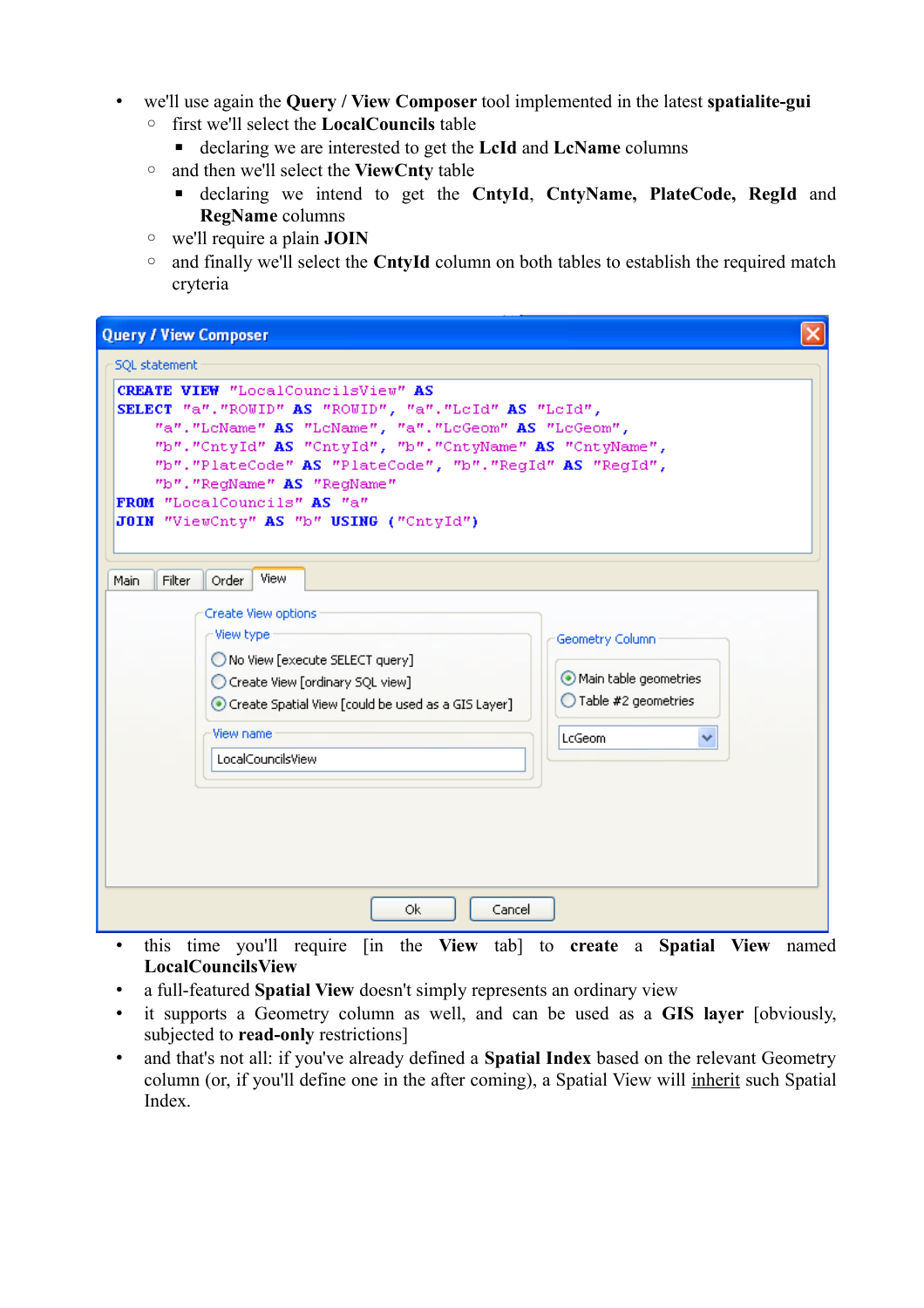#### Step #2.2:

Please note: now the current DB contains two GIS layers representing the Local Councils:

- the first one is the original **LocalCouncils** table
- and the second one is the **LocalCouncilsView** you've already created

It's not a good idea leaving things in such a state: this is because geometries are anyway the sames, but other columns change.

If you immediately try to show the DB Layers using any GIS app, you'll discover such an inconsistency.

But there is no real good reason to support any longer the *LocalCouncils* table as a GIS layer, because the *LocalCouncilsView* is a most rich and useful replacement.

You now have to hide the *LocalCouncils* table, so to avoid that GIS apps will try using it as a Layer.



But accomplishing this step is a very simple task: you are simply required to invoke the **GIS layer authorizations** menu for the required table and geometry column.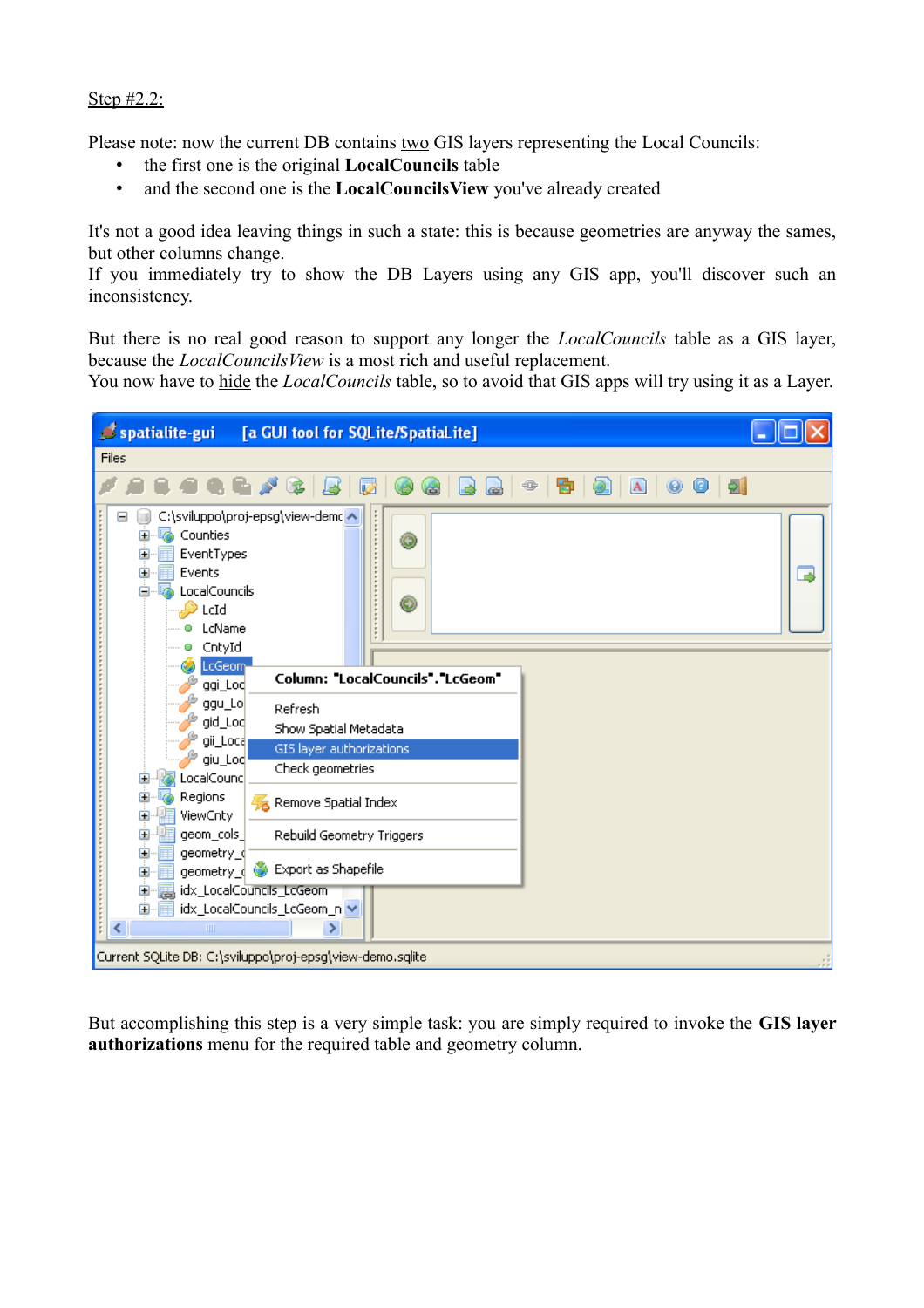| spatialite-gui [a GUI tool for SQLite/SpatiaLite]                                                  |  |  |  |  |
|----------------------------------------------------------------------------------------------------|--|--|--|--|
| Files                                                                                              |  |  |  |  |
| $\bigcirc$ a $\circ$ $\circ$<br>- 21<br>⊕<br>昏<br>宝<br>67.<br>10<br>d.<br>$\circ$                  |  |  |  |  |
| C:\sviluppo\proj-epsg\view-demc A<br>Counties<br>$\mathbf \Xi$<br>٥<br>EventTypes<br>$\mathbf \Xi$ |  |  |  |  |
| Œ<br>E۷<br>B<br>Le GIS Layer authorizations<br>Ė.<br>鸁                                             |  |  |  |  |
| LocalCouncils<br>Table name:                                                                       |  |  |  |  |
| LcGeom<br>Geometry name:                                                                           |  |  |  |  |
| Editing mode<br><b>GIS Layer status</b>                                                            |  |  |  |  |
| ◯ Visible [ordinary GIS Layer]<br>ReadWrite [allows editing]                                       |  |  |  |  |
| Hidden [not usable as a GIS Layer<br>$\bigcirc$ ReadOnly [not editable]                            |  |  |  |  |
| Cancel<br>ОК                                                                                       |  |  |  |  |
| 由<br>œ<br>Vi <del>ewency</del>                                                                     |  |  |  |  |
| geom_cols_ref_sys<br>Ė                                                                             |  |  |  |  |
| geometry_columns<br>⊞                                                                              |  |  |  |  |
| geometry_columns_auth<br>⊞<br>idx_LocalCouncils_LcGeom<br>⊡                                        |  |  |  |  |
| idx_LocalCouncils_LcGeom_n v<br>由                                                                  |  |  |  |  |
| ∢<br><b>TITL</b>                                                                                   |  |  |  |  |
| Current SQLite DB: C:\sviluppo\proj-epsg\view-demo.sqlite                                          |  |  |  |  |

All right, you simply have to check the required option: now the *LocalCouncils* tables isn't any longer assumed to represent a GIS Layer.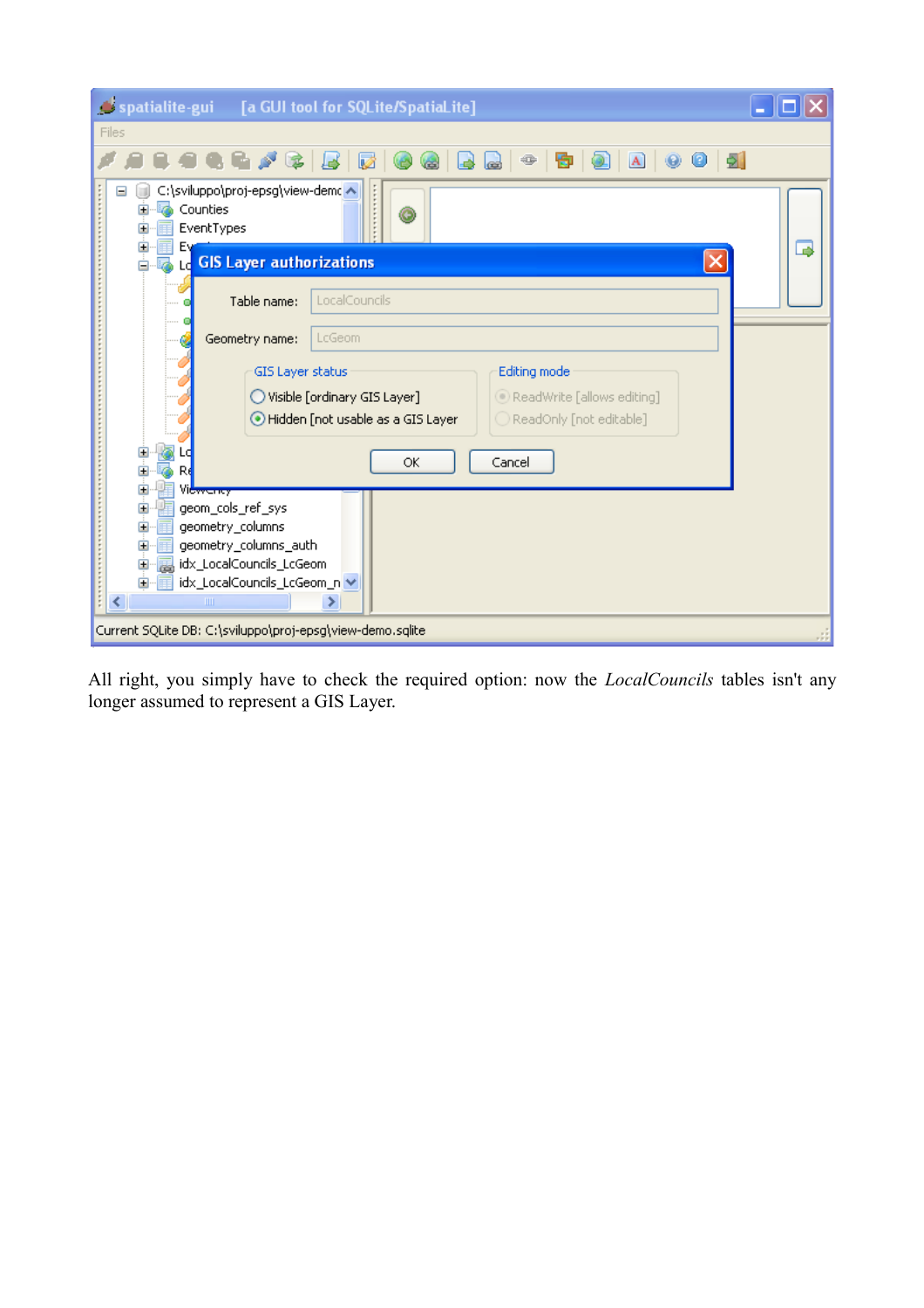# Step #2.3:

Now you can perform some visual check using the **spatialite-gis** tool.



As you can see, it really easy to get a thematic representation based upon Regions ...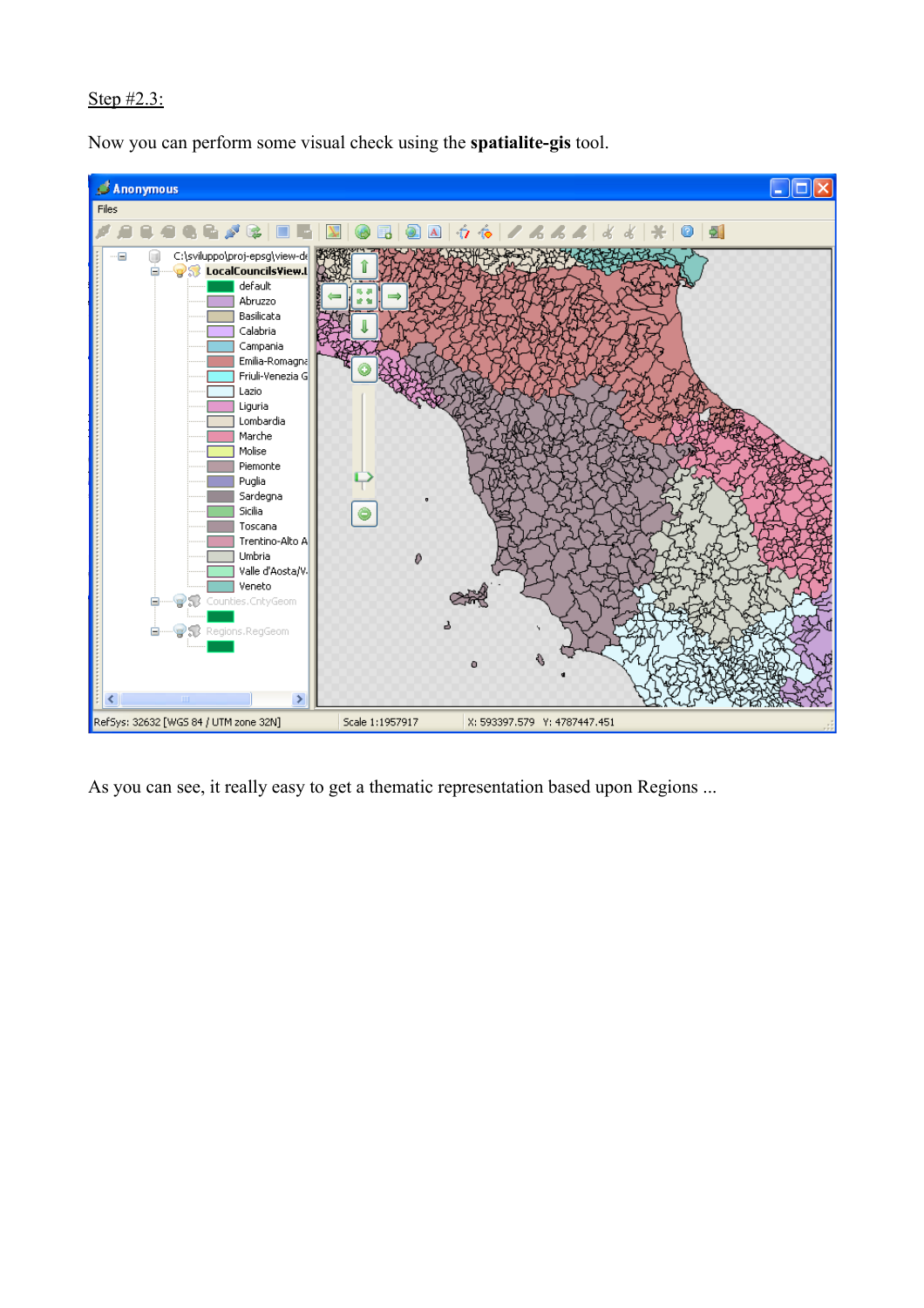

... or based upon Counties as well.

As you can quickly discover by yourself, using a Spatial View (instead of an ordinary Table) doesn't imposes quite any undesired overhead.

Even if you are running the test on a quite slow PC, the graphical rendering will be performed (more or less) in the same time as usual.

This is because the SQLite's data engine is smart enough to perform very fast even when accessing Views.

Caveat: a well designed View will perform in a very brilliant way. But a badly designed View will perform in a very poor way.

So you have to learn more about some useful performance hints. We'll examine this task in the after coming.